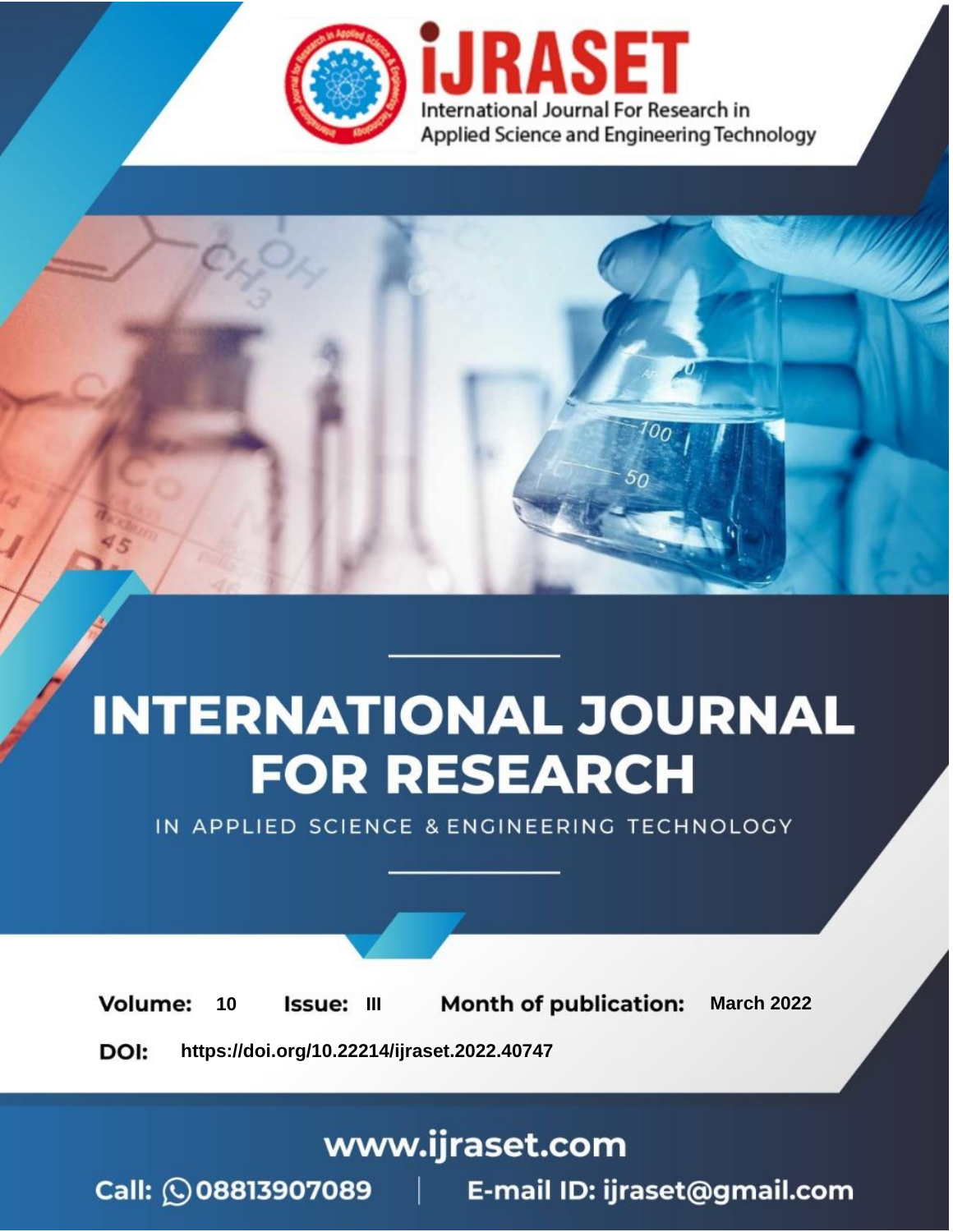

### **A Review on Prostate Cancer Detection using CNN**

Merlyn Koonamparampath<sup>1</sup>, Raj Shah<sup>2</sup>, Mahipal Sundvesha<sup>3</sup>, Meena Ugale<sup>4</sup>

*1, 2, 3, <sup>4</sup>Department of Information Technology, Xavier Institute of Engineering, University of Mumbai, Maharashtra*

*Abstract: Prostate cancer is the second biggest cause of mortality in men, according to statistics. It's said to be a slow-growing malignancy that doesn't exhibit symptoms until it's advanced. Over the last few years, numerous studies on AI algorithms processing various medical imaging such as CT, MRI, and Ultrasound have been conducted. Using AI to manage prostate cancer would have a significant influence on healthcare. With almost 1.3 million new cases identified each year around the world, cancer experts would have a better grasp of the disease and be able to generate more accurate cancer detection forecasts. We give a review of the usage of CNN applied to several automatic processing tasks of prostate cancer detection and diagnosis, to provide an overview of the progress in this field, based on the increased interest of CNN in recent years. We've noticed that the use of CNN has skyrocketed, with outstanding results obtained either with fresh models or employing pre-trained networks for transfer learning. According to the results of the survey, deep learning-based research outperforms traditional patient prognosis techniques in terms of accuracy.*

*Keywords: Convolutional Neural Network, Deep Learning, Prostate Cancer Detection, Artificial Intelligence, Survey.*

#### **I. INTRODUCTION**

Prostate cancer is a type of cancer that arises in the prostate gland. The prostate, a small walnut-shaped gland in males, produces seminal fluid, which nourishes and transports sperm. It is found to be one of the most common kinds of cancer. Often, prostate cancer grows slowly and is conned to the prostate gland, where it's unlikely to cause significant harm. Some prostate cancers are slow-growing and require little treatment, while others are more aggressive and rapidly spread.

In the case of prostate cancer, AI has been proven to help assist with a standardized pathological grading to determine prostate cancer stratification and treatment. Additionally, AI shows promise in automating image-based tasks such as histopathologic, MRI, and biomarker diagnosis to assess the characterization and severity of cancer.

Furthermore, unless they experience any physiological side effects, certain patients diagnosed with prostate cancer, which is thought to be more indolent, can continue to have prostate biopsies, PSA, and other forms of digital testing through Rectal examinations or MRI. As technology advances and helps patient prognosis over time, AI can help improve these forms of surveillance and can be one of the most valuable tools for Urological Pathologists and the Field of Urology at large.



Fig. 1 Block Diagram of Cancer Detection

The block diagram shows the elements used in the system. The medical images are fed as input into the system. Enhancement of the images can be done to reduce blurring and to remove noise from the images, to decrease the color redundancy, making it appropriate for the Neural Network model. Image segmentation will be done on the images to extract the boundaries of the tumors present. Features can be extracted from the enhanced images which should be given as input to the Neural Network model. Training and testing will be done on the extracted features using Convolutional Neural Network (CNN). Predictions can be made from the resultant output if the person has cancer or not.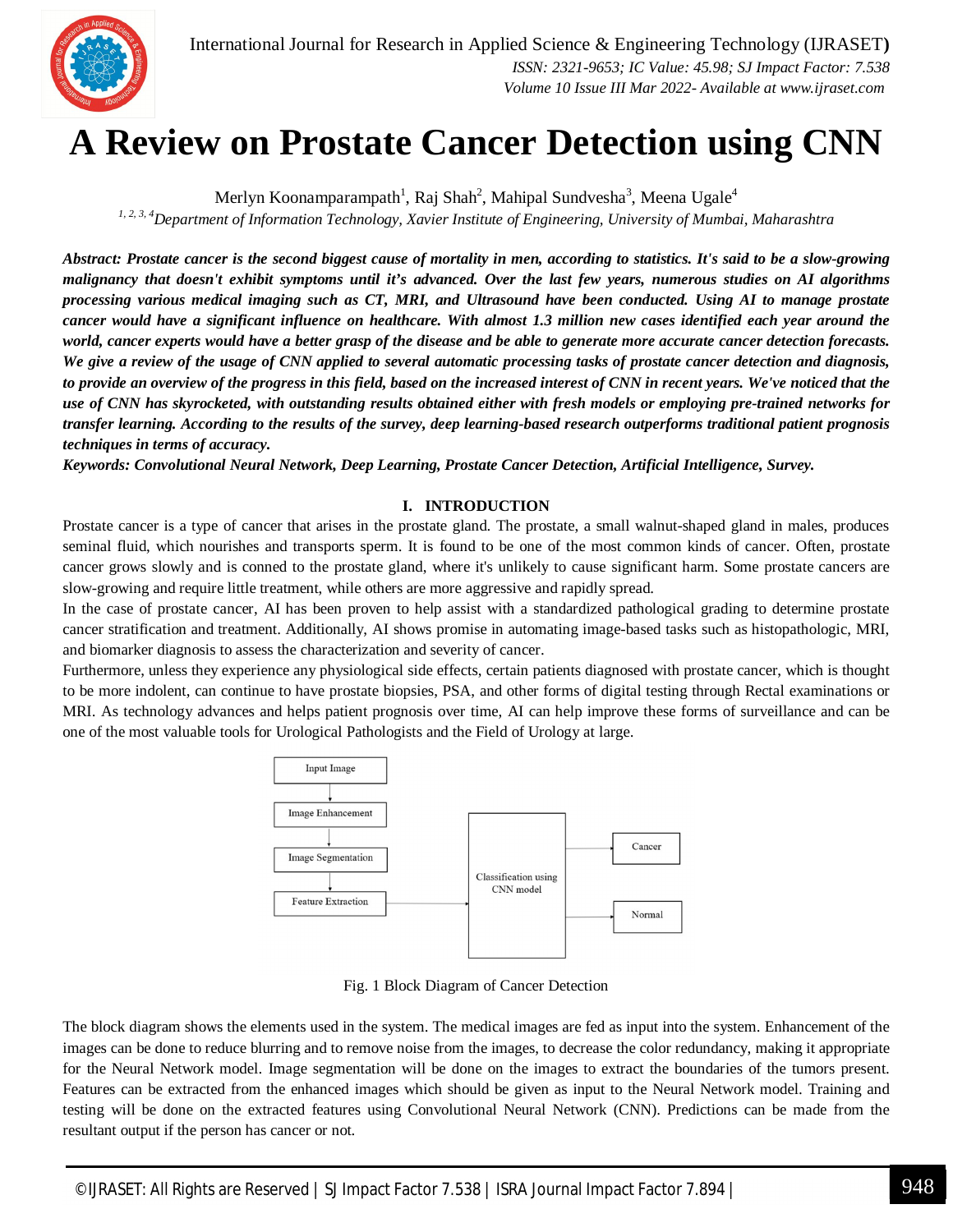International Journal for Research in Applied Science & Engineering Technology (IJRASET**)**



 *ISSN: 2321-9653; IC Value: 45.98; SJ Impact Factor: 7.538 Volume 10 Issue III Mar 2022- Available at www.ijraset.com*

#### **II. CONVOLUTION NEURAL NETWORK CONCEPT**

A Convolutional Neural Network (CNN) is a Deep Learning technique that assigns priority to various objects within an image process using learnable weights and biases results with the ability to distinguish one from the other. The architecture of a CNN is inspired by the organization of the visual area and is akin to the connectivity pattern of Neurons within the Human Brain.

The two main parts of a CNN architecture are Feature Extraction and Fully Connected Layer. Feature Extraction is a convolution tool that separates and identifies the distinct characteristics of an image for study. A fully connected layer that uses the output of the convolution process to predict the image's class using the information acquired in previous stages. Convolutional layers, pooling layers, and fully-connected (FC) layers are the three types of layers that make up the CNN. A CNN architecture will be constructed when these layers are stacked. There are two more significant factors, the dropout layer, and the activation function, in addition to these three layers.

The Convolutional Layer is the initial layer that extracts the different features from the input photos. The convolution mathematical operation is done between the input image and a filter of a specific size in this layer. The Feature map is the result, and it contains information about the image such as its corners and edges. This feature map is then supplied to further layers, which learn a variety of other features from the input image. After a Convolutional Layer, a Pooling Layer is usually applied. This layer's major goal is to lower the size of the convolved feature map to reduce computational expenses. This is achieved by reducing the number of connections between layers and operating on each feature map independently. The Pooling Layer is commonly used to link the Convolutional and FC Layers. The weights and biases, as well as the neurons, make up the Fully Connected (FC) layer, which is used to connect the neurons between two layers. The previous layers' input images are flattened and supplied to the FC layer in this step. When all of the characteristics are connected to the FC layer, the training dataset is prone to overfitting. To address this issue, a dropout layer is employed, in which a few neurons are removed from the neural network during the training process, resulting in a smaller model. Finally, the activation function is one of the most crucial elements in the CNN model. They're used to learn and approximate any type of continuous and complex network variable-to-variable relationship.

When compared to other classification methods, CNN requires significantly less pre-processing. While in primitive methods filters are hand-engineered, with enough training, CNN has the power to find out these characteristics. Due to the reduction in the number of parameters involved and the reusability of weights, the architecture performs considerably better fitting to the picture dataset.



Fig. 2 Convolutional Neural Network Architecture.

CNN must first specify some super parameters, such as the number and size of filters, the pooling step size of the pooling layer, the zero filling quantities, the batch size, and the learning rate, before beginning the training. The super parameters do not alter during the training once they are set. Batches of training photos can be fed into CNN for training. After the training, CNN is given a new image to work with. The network then repeats the forward propagation procedure, calculating the likelihood that each image belongs to each category.

Image datasets available for prostate cancer are in an early stage of research. Due to the raw image dataset available for prostate cancer, CNN can prove to be a boon for detecting cancer from the images. Another reason for using CNN is the ability of the neural network to self-identify and extract the labels which are useful for the image classification or detection of cancer. Results help to classify the deep learning methods and the use of convolutional neural networks are amongst the best for detecting cancer from medical images.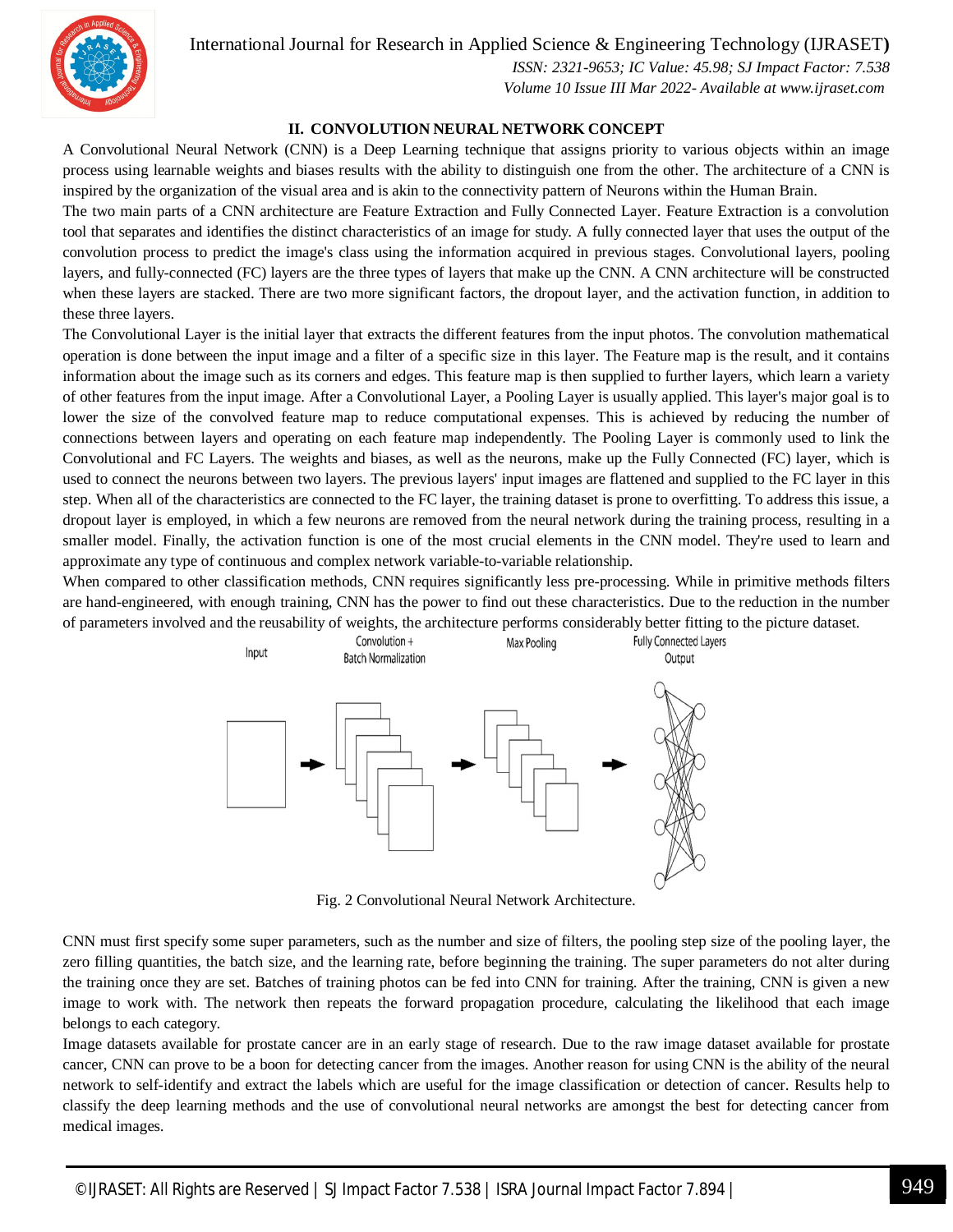

International Journal for Research in Applied Science & Engineering Technology (IJRASET**)**  *ISSN: 2321-9653; IC Value: 45.98; SJ Impact Factor: 7.538 Volume 10 Issue III Mar 2022- Available at www.ijraset.com*

Transfer learning is the process of applying a previously learned model to a new problem. Transfer learning is when a model that has already been trained is used to solve a separate but related problem. The concept is leveraged by what has been learned in one task to improve generalization in another via transfer learning. The weights that a network has learned are transferred from "task A" to a new "task B." Transfer learning provides many advantages, the most important of which are reduced training time, improved neural network performance, and the absence of a large amount of data.

#### **III. CNN-BASED APPROACHES FOR PROSTATE CANCER IDENTIFICATION TASKS**

G. Litjens, et al. proposed a model where prostate cancer identification was done using biopsy specimens using CNN. The result of performing histogram analysis on the CLMs can be best represented quantitatively using ROC analysis. The average bootstrapped area under the ROC curve (AUC) for the median analysis was 99% and 98% for the 90th-percentile analysis. However, the 90thpercentile analysis has higher specificity at a sensitivity level of 99.9% compared to the median analysis [1].

For the classification of prostate cancer lesions, S. Liu, H. Zheng, Y. Feng, and W. Li developed a deep learning architecture called XmasNet based on Convolutional neural networks. The system made use of the 3D multiparametric MRI data provided by the PROSTATEx challenge.

To include the 3D information of the lesion, data augmentation was done using 3D rotation and slicing [2].

E. Arvaniti, et al. designed an Automated Gleason grading of prostate cancer tissue microarrays via deep learning using CNN. The model used TMA H&E staining image patches. Mobile-net CNN architecture was used and they found that transfer learning, strong regularization, and balanced mini-batches were crucial for successfully training the classifier. Two trained Uropathologists were tested against the model and the performance accuracy was 71% and 75% respectively [3].

Z. Hu, et al. conducted a survey for image-based cancer detection using DL. 6 papers reviewed CNN architecture using different modalities such as MRI, 3D Magnetic resonance volume, Computed tomography slices, and histopathology. Different applications were mentioned such as Segmentation, Lumen based cancer detection, and Gleason Grading. All models except for one used end-toend training while the remaining used Transfer learning [4].

K. Nagpal, et al. suggested a Deep Learning system for enhancing prostate cancer Gleason scoring. The system consisted of two stages. In the first, the images from the dataset were fed into a CNN, which classified the images into four categories: non-tumor, Gleason pattern 3, 4, or 5. The KNN classifier was utilized in the second stage to determine the grade of each Gleason pattern. An accuracy of 70% was achieved [5].

S. Goldenberg, G. Nir, and S. Salcudean mentioned in their review paper about D. Karimi, et al.'s [6] CNN-based model for prostate segmentation in MRI. The network was first trained to predict cancer and added modules for predicting the parameters of the shape model. A data augmentation method was proposed by training the images and their prostate surface key points are deformed according to the displacements computed based on the shape model and employed various regularization techniques. The model was developed using Elastic Net architecture spectral dropout for regularization and it yielded an accuracy of 88% [7].

D. Nguyen, et al. proposed a CNN model using U-net by modifying the architecture to accurately predict the dose of intensitymodulated radiation therapy (IMRT) for prostate cancer patients along with the average mean and max dose differences of all structures within 5.1% of the prescription dose. The patient image contours of the planning target volume (PTV) and organs at risk (OAR) were the parameters considered for prediction and the model achieved an accuracy of 91% [8].

W. Bulten, et al. produced an automated Deep learning system for Gleason grading using prostate biopsies. The model used U-net architecture to delineate individual glands, assign Gleason growth patterns, and determine the biopsy-level grade. The model yielded an accuracy of 91%. In an observer experiment, the model outperformed a panel of pathologists by scoring 85% while the latter achieved 81% [9].

P. Ström, et al. conducted a diagnostic study on AI for the diagnosis and grading of prostate cancer using needle core biopsies. They trained a CNN-based ImageNet architecture for the biopsy assessment. Predicting the existence, extent, and Gleason grade of cancerous tissue was used to assess the networks.

They also analysed grading performance and discriminatory performance using receiver operating characteristics, as well as tumour extent predictions using projected cancer length correlations. The area under the receiver operating characteristics curve for the model was 99.7%.

The correlation between cancer length predicted by the AI and assigned by the reporting pathologist was 96% for the independent test dataset and 87% for the external validation dataset [10].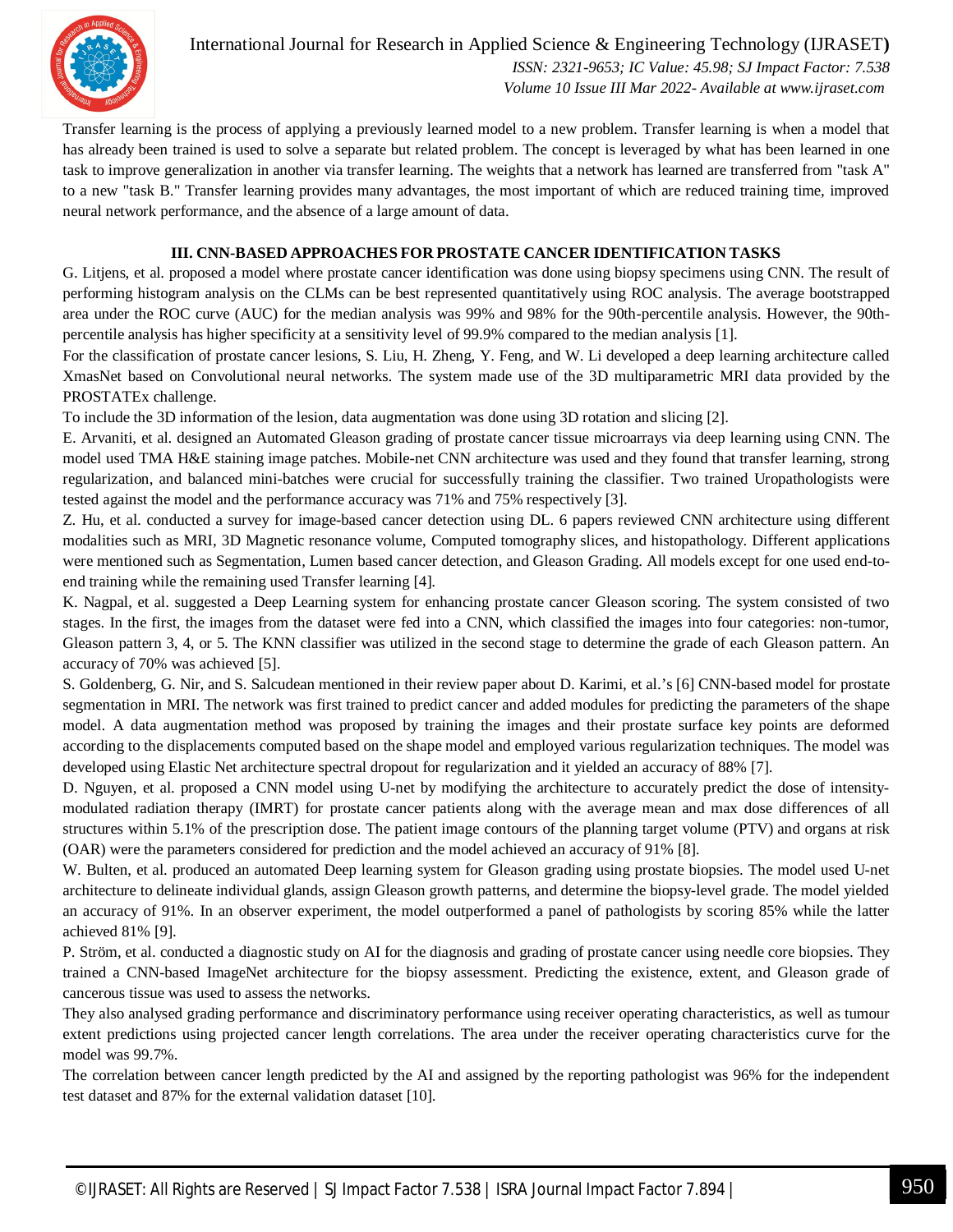

#### International Journal for Research in Applied Science & Engineering Technology (IJRASET**)**

 *ISSN: 2321-9653; IC Value: 45.98; SJ Impact Factor: 7.538*

 *Volume 10 Issue III Mar 2022- Available at www.ijraset.com*

| TABLE I                                                                                     |
|---------------------------------------------------------------------------------------------|
| Summary of State-of-the-Art CNN-Based Approaches Applied for Prostate Cancer Identification |

| Year | Study          | Application                                            | Dataset                            | Algorithm/   | <b>Performance Results</b>  |
|------|----------------|--------------------------------------------------------|------------------------------------|--------------|-----------------------------|
|      |                |                                                        |                                    | architecture |                             |
| 2016 | G. Litjens, et | Deep learning as a tool for                            | H&E-stained biopsy specimens       | <b>CNN</b>   | The system was able to      |
|      | al. [1]        | increased accuracy and                                 | were used for developing the       |              | diagnose the biopsy         |
|      |                | efficiency of                                          | system.                            |              | specimens at an accuracy    |
|      |                | histopathological diagnosis                            |                                    |              | of 99%.                     |
| 2017 | S. Liu, et al. | Prostate Cancer Diagnosis                              | The dataset was provided by        | <b>CNN</b>   | The model achieved an       |
|      | $[2]$          | using Deep Learning with                               | PROSTATEx Challenge which          |              | accuracy of 84% which       |
|      |                | 3D Multiparametric MRI                                 | contains 3D multiparametric MRI    |              | was the second-highest in   |
|      |                |                                                        | data. The labels of the lesions    |              | the challenge               |
|      |                |                                                        | (clinically significant or non-    |              |                             |
|      |                |                                                        | significant) were supplied in 341  |              |                             |
|      |                |                                                        | cases, including 204 training      |              |                             |
|      |                |                                                        | cases.                             |              |                             |
|      |                |                                                        | Diffusion Weighted Images          |              |                             |
|      |                |                                                        | (DWI), Apparent Diffusion          |              |                             |
|      |                |                                                        | Coefficient (ADC) maps, Ktrans,    |              |                             |
|      |                |                                                        | and T2 Weighted Images (T2WI)      |              |                             |
|      |                |                                                        | were all utilized in each case.    |              |                             |
| 2018 | E. Arvaniti,   | <b>Automated Gleason</b>                               | Prostate cancer -                  | <b>CNN</b>   | The model had a 75%         |
|      | et al. [3]     | grading of prostate cancer                             | tissue microarray with             | MobileNet    | accuracy rate in            |
|      |                | tissue microarrays via deep                            | Hematoxylin and Eosin (H&E)        |              | automating the Gleason      |
|      |                | learning                                               | staining dataset was used for      |              | grading of tissues          |
|      |                |                                                        | training the system. On a          |              | microarrays.                |
|      |                |                                                        | discovery cohort of 641 patients,  |              |                             |
|      |                |                                                        | the system was trained using       |              |                             |
|      |                |                                                        | detailed Gleason annotations.      |              |                             |
| 2018 | Z. Hu, et al.  | Deep learning for image-<br>based cancer detection and | PROMISE12 was used for various     | <b>CNN</b>   | $\overline{a}$              |
|      | $[4]$          |                                                        | projects.                          |              |                             |
| 2019 | K. Nagpal, et  | $diagnostic - A survey$<br>Development and             | The Camelyon16 dataset, which      | 2stages:     | In correlations to clinical |
|      | al. [5]        | validation of a deep                                   | included 112 million pathologist-  | D-CNN        | follow-up data, the         |
|      |                | learning algorithm for                                 | annotated picture patches from     | $k-NN$       | system achieved a much      |
|      |                | improving Gleason scoring                              | 1226 slides, was used.             |              | higher diagnostic           |
|      |                | of prostate cancer                                     |                                    |              | accuracy of 70% and         |
|      |                |                                                        |                                    |              | trended towards better      |
|      |                |                                                        |                                    |              | patient risk                |
|      |                |                                                        |                                    |              | classification.             |
| 2019 | S.             | A new era: artificial                                  | There were 49 T2-weighted axial    | <b>CNN</b>   | By employing both           |
|      | Goldenberg,    | intelligence and machine                               | MR images in the training dataset. | Elastic-net  | elastic-net and spectral    |
|      | et al. [7]     | learning in prostate cancer                            | An endorectal coil was not visible |              | dropout for                 |
|      |                |                                                        | in these photos.                   |              | regularization, the         |
|      |                |                                                        | As a result, 26 of the training    |              | proposed technique          |
|      |                |                                                        | photos from the PROMISE-12         |              | yields a Dice score of      |
|      |                |                                                        | challenge that did not include an  |              | 88%.                        |
|      |                |                                                        | endorectal coil were used to       |              |                             |
|      |                |                                                        | evaluate the approach.             |              |                             |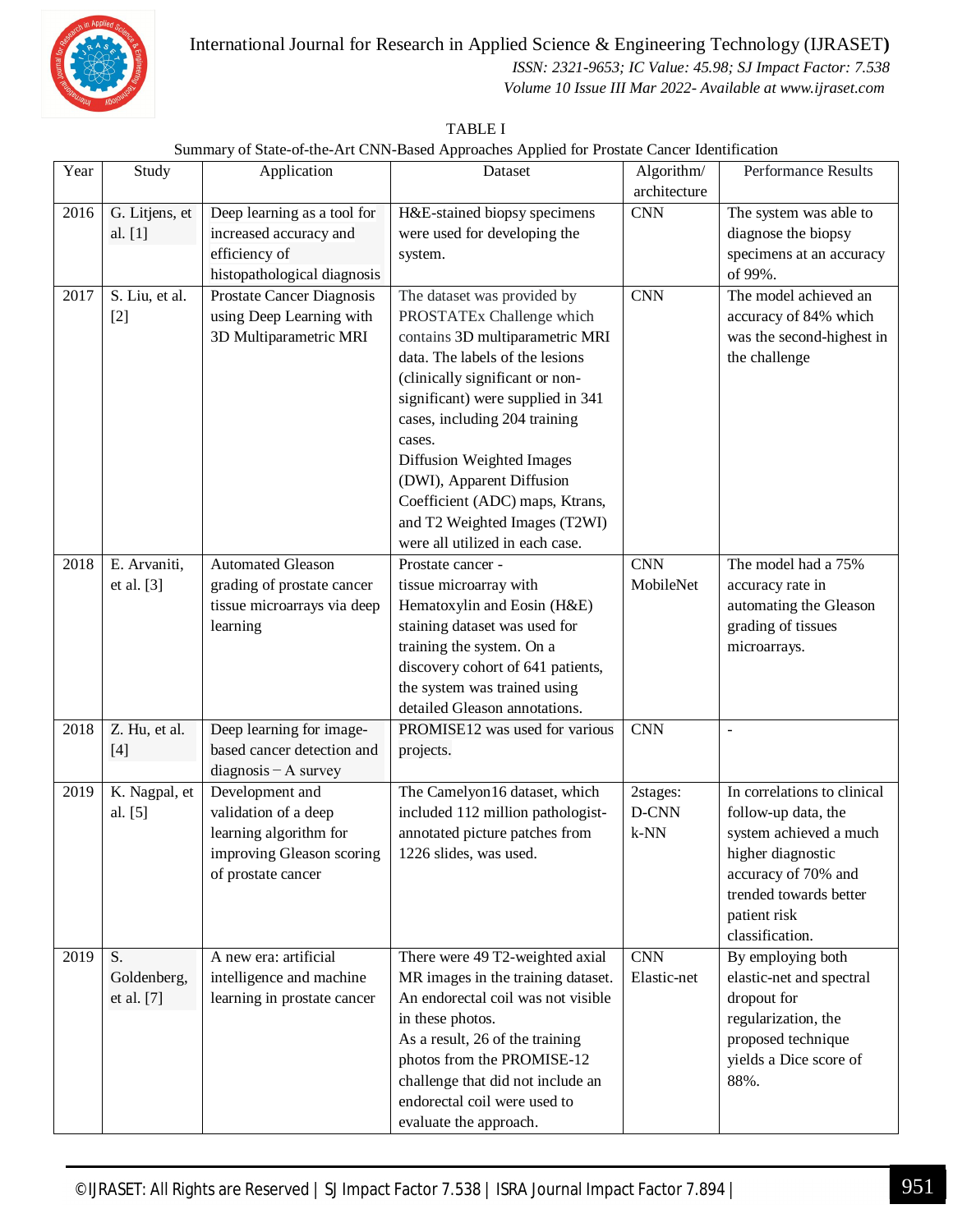

#### International Journal for Research in Applied Science & Engineering Technology (IJRASET**)**

#### *ISSN: 2321-9653; IC Value: 45.98; SJ Impact Factor: 7.538 Volume 10 Issue III Mar 2022- Available at www.ijraset.com*

| 2019 | D. Nguyen,<br>et al. $[8]$ | A feasibility study for<br>predicting optimal<br>radiation therapy dose<br>distributions of prostate<br>cancer patients from<br>patient anatomy using deep<br>learning | The patient image contours of the<br>planning target volume (PTV) and<br>organs at risk (OAR) were used<br>for the dataset.                                                                                                                                                | C-DNN<br>U-net    | The system had a 91%<br>accuracy rate in<br>predicting the estimated<br>dose of radiation<br>therapy. |
|------|----------------------------|------------------------------------------------------------------------------------------------------------------------------------------------------------------------|----------------------------------------------------------------------------------------------------------------------------------------------------------------------------------------------------------------------------------------------------------------------------|-------------------|-------------------------------------------------------------------------------------------------------|
| 2020 | W. Bulten, et<br>al. [9]   | Automated deep-learning<br>system for Gleason<br>grading of prostate cancer<br>using biopsies: a<br>diagnostic study                                                   | The system was developed using<br>samples from patients at Radboud<br>University Medical Center that<br>were randomly selected and<br>sampled based on the biopsy<br>Gleason score.<br>A total of 5759 biopsies were<br>taken from 1243 patients.                          | U-net             | The developed system<br>scored an accuracy of<br>99% for grading the<br>biopsies.                     |
| 2020 | P. Ström, et<br>al. [10]   | Artificial intelligence for<br>diagnosis and grading of<br>prostate cancer in biopsies:<br>a population-based,<br>diagnostic study                                     | An independent test dataset of<br>1631 biopsies from 246 men from<br>STHLM3 and an external<br>validation dataset of 330 biopsies<br>from 73 men were used to assess<br>the system's ability to predict the<br>presence, extent, and Gleason<br>grade of malignant tissue. | C-DNN<br>ImageNet | The model distinguished<br>between benign and<br>malignant biopsy cores<br>with 99% accuracy.         |

#### **IV.ANALYSIS & DISCUSSION**

In the present, we found that CNN-based models can be an efficient approach to address ways to assess prostate cancer identification. However, applying CNN-based techniques in real-world circumstances will pose significant problems. The scarcity of large training datasets was one of the biggest challenges in developing deep learning models for medical image analysis. However, the widespread use of picture archiving and communication systems (PACS) in hospitals has aided in the collection of millions of medical photos, the vast majority of these include personal patient information and are preserved in hospitals. More work on the data, such as de-identification and data transfer, is required to make such datasets available for research purposes. To test and evaluate deep learning models, many of the reviewed articles included data from hospitals or cancer research institutes. Furthermore, comparing the performance of CNN models across various studies is challenging [4].

The precise labelling of digitized slides is required for the development of AI systems and the training of classifiers. Because of disparities in pathologists' training, experience, institutional rules, and protocols, prostate cancer grading is well documented to be subject to observer dynamics [7].

By focusing the pathologist's attention on regions of interest, an AI system could improve sensitivity and patient safety, reduce pathology workload by automating the removal of benign biopsies, and reduce the high intra-observer variability in prostate histopathology reporting by producing reproducible decision support for grading. Another advantage of AI is that it can provide diagnostic knowledge in areas where it is currently missing [10]. Data Augmentation and regularization techniques were applied to increase the amount of data by using filters or adding slightly modified copies of already existing data. This helps in avoiding overfitting when the model is being trained. These techniques were often used when the dataset wasn't large enough to train the model [2] [7] [4].

When presenting a CNN architecture for a specific problem, defining the number of layers and filters, as well as the model's parameters and hyperparameters, remains a crucial challenge. Using trial-and-error tuning until the best settings are found is a common way to solve this but it can be time-consuming for complex models.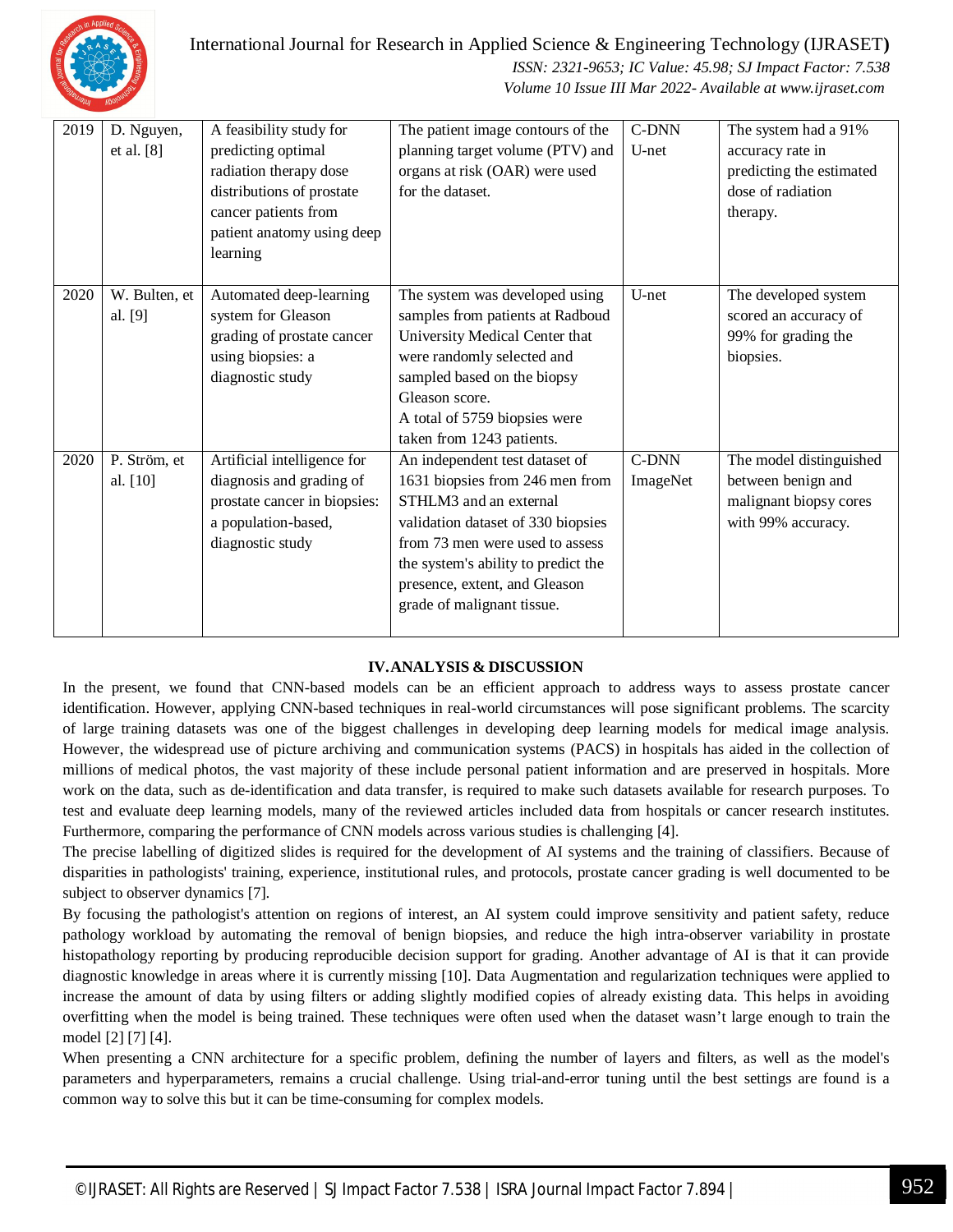

International Journal for Research in Applied Science & Engineering Technology (IJRASET**)**  *ISSN: 2321-9653; IC Value: 45.98; SJ Impact Factor: 7.538 Volume 10 Issue III Mar 2022- Available at www.ijraset.com*

The CNN Architectures reviewed can be categorized into two general categories: Pre-trained Networks and self-developed networks. A similar problem has already been taught to a pre-trained model. Instead of starting from scratch to solve a similar problem, you start with a model that has already been trained on another problem. We can directly use the weights and architecture obtained and apply the learning to our problem statement by employing pre-trained models that have been previously trained on huge datasets. Few studies adopted a pre-trained deep learning model as the feature extractor to extract high-level characteristics for training a classifier, while others fine-tuned pre-trained models by modifying the last layer and trained models on new medical datasets [4]. A Self-Developed model network is usually developed from scratch and is specially made to address the specific needs of the experiment. The training period of this model will be time-consuming as it has to learn and fine-tuning will be a tedious task.

#### **V. CONCLUSIONS**

Multiple forms of applications are used to detect cancer. In this paper, we reviewed the most recent applications of detecting prostate cancer from images using Convolutional Neural Networks. Different architectures were explored to analyse the input and predict the outcome of the same. In some studies, CNN has been used not only for detection but to improve the treatment parameters of cancer. AI has massively contributed to this field and it's quite evident that in the future it can play a huge role in assessing medical diagnosis. Systems with higher accuracy can be developed for advancing new technologies of image detection via deep learning.

#### **VI.ACKNOWLEDGMENT**

The authors would like to extend their gratitude to the guidance and support received from Meena Ugale and colleagues from the IT Department, Xavier Institute of Engineering, Mumbai, India.

#### **REFERENCES**

- [1] G. Litjens, C. Sánchez, N. Timofeeva, M. Hermsen, I. Nagtegaal, I. Kovacs, C. Hulsbergen van de Kaa, P. Bult, B. van Ginneken, and J. van der Laak, "Deep learning as a tool for increased accuracy and efficiency of histopathological diagnosis," Scientific Reports, vol. 6, no. 1, 2016.
- [2] S. Liu, H. Zheng, Y. Feng, and W. Li, "Prostate cancer diagnosis using deep learning with 3D multiparametric MRI," Medical Imaging 2017: Computer-Aided Diagnosis, 2017.
- [3] E. Arvaniti, K. Fricker, M. Moret, N. Rupp, T. Hermanns, C. Fankhauser, N. Wey, P. Wild, J. Rüschoff, and M. Claassen, "Automated Gleason grading of prostate cancer tissue microarrays via deep learning," Scientific Reports, vol. 8, no. 1, 2018.
- [4] Z. Hu, J. Tang, Z. Wang, K. Zhang, L. Zhang, Q. Sun, "Deep learning for image-based cancer detection and diagnosis A survey," Pattern Recognition, vol. 83, pp. 134-149, 2018.
- [5] K. Nagpal, D. Foote, Y. Liu, P. Chen, E. Wulczyn, F. Tan, N. Olson, J. Smith, A. Mohtashamian, J. Wren, G. Corrado, R. MacDonald, L. Peng, M. Amin, A. Evans, A. Sangoi, C. Mermel, J. Hipp, and M. Stumpe, "Development and validation of a deep learning algorithm for improving Gleason scoring of prostate cancer," npj Digital Medicine, vol. 2, no. 1, 2019.
- [6] D. Karimi, G. Samei, C. Kesch, G. Nir, and S. Salcudean, "Prostate segmentation in MRI using a convolutional neural network architecture and training strategy based on statistical shape models," International Journal of Computer Assisted Radiology and Surgery, vol. 13, no. 8, pp. 1211-1219, 2018.
- [7] S. Goldenberg, G. Nir, and S. Salcudean, "A new era: artificial intelligence and machine learning in prostate cancer," Nature Reviews Urology, vol. 16, no. 7, pp. 391-403, 2019.
- [8] D. Nguyen, T. Long, X. Jia, W. Lu, X. Gu, Z. Iqbal, and S. Jiang, "A feasibility study for predicting optimal radiation therapy dose distributions of prostate cancer patients from patient anatomy using deep learning," Scientific Reports, vol. 9, no. 1, 2019.
- [9] W. Bulten, H. Pinckaers, H. van Boven, R. Vink, T. de Bel, B. van Ginneken, J. van der Laak, C. Hulsbergen-van de Kaa, and G. Litjens, "Automated deeplearning system for Gleason grading of prostate cancer using biopsies: a diagnostic study," The Lancet Oncology, vol. 21, no. 2, pp. 233-241, 2020.
- [10] P. Ström, K. Kartasalo, H. Olsson, L. Solorzano, B. Delahunt, D. Berney, D. Bostwick, A. Evans, D. Grignon, P. Humphrey, K. Iczkowski, J. Kench, G. Kristiansen, T. van der Kwast, K. Leite, J. McKenney, J. Oxley, C. Pan, H. Samaratunga, J. Srigley, H. Takahashi, T. Tsuzuki, M. Varma, M. Zhou, J. Lindberg, C. Lindskog, P. Ruusuvuori, C. Wählby, H. Grönberg, M. Rantalainen, L. Egevad, and M. Eklund, "Artificial intelligence for diagnosis and grading of prostate cancer in biopsies: a population-based, diagnostic study," The Lancet Oncology, vol. 21, no. 2, pp. 222-232, 2020.